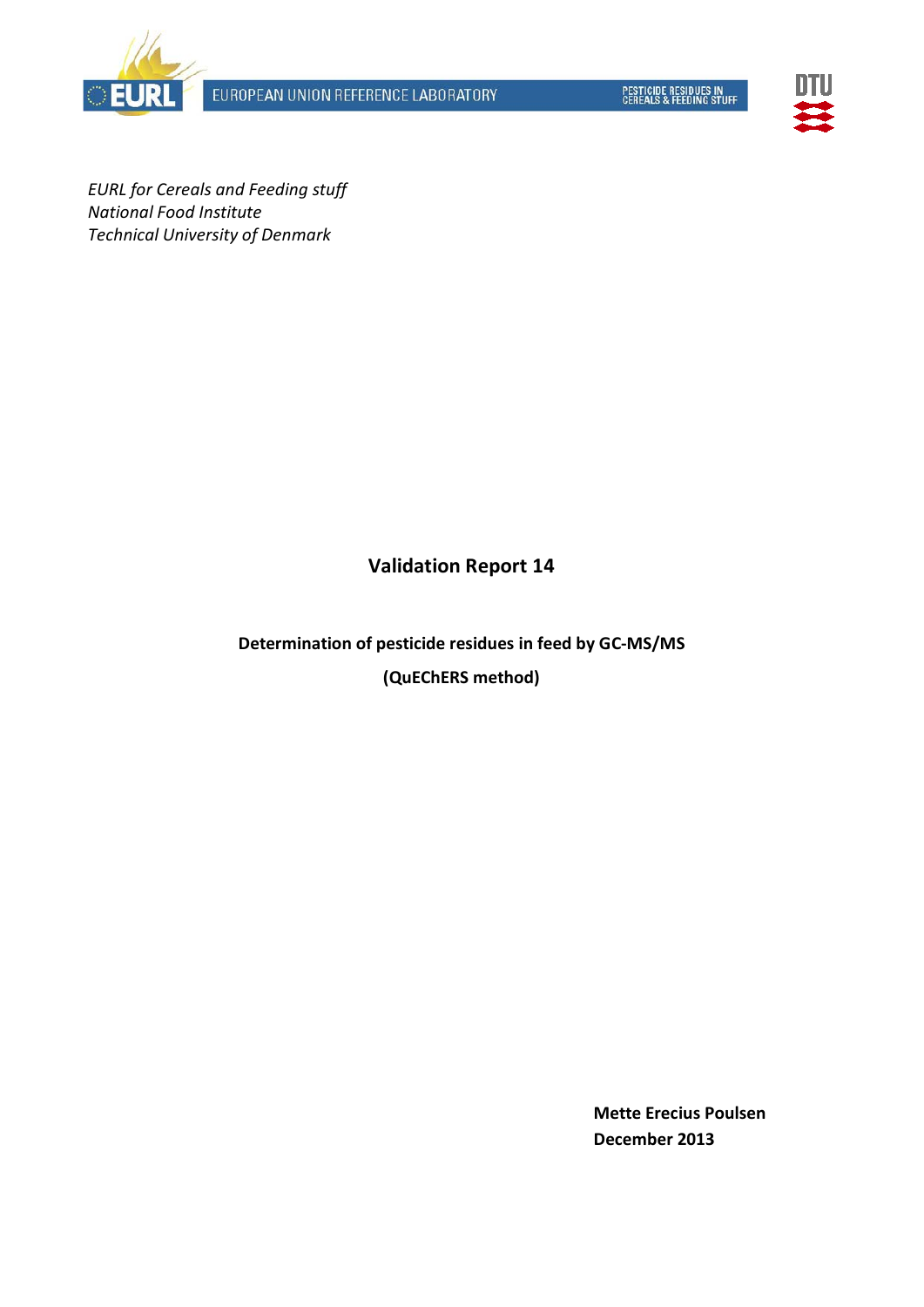### **CONTENT:**

| Appendix 1. MRM transitions for the pesticides included in the experiments.                            |  |
|--------------------------------------------------------------------------------------------------------|--|
| Appendix 2. Recoveries and, repeatability ( $RSDr$ ) and Limit of Quantification (LOQs) for pesticides |  |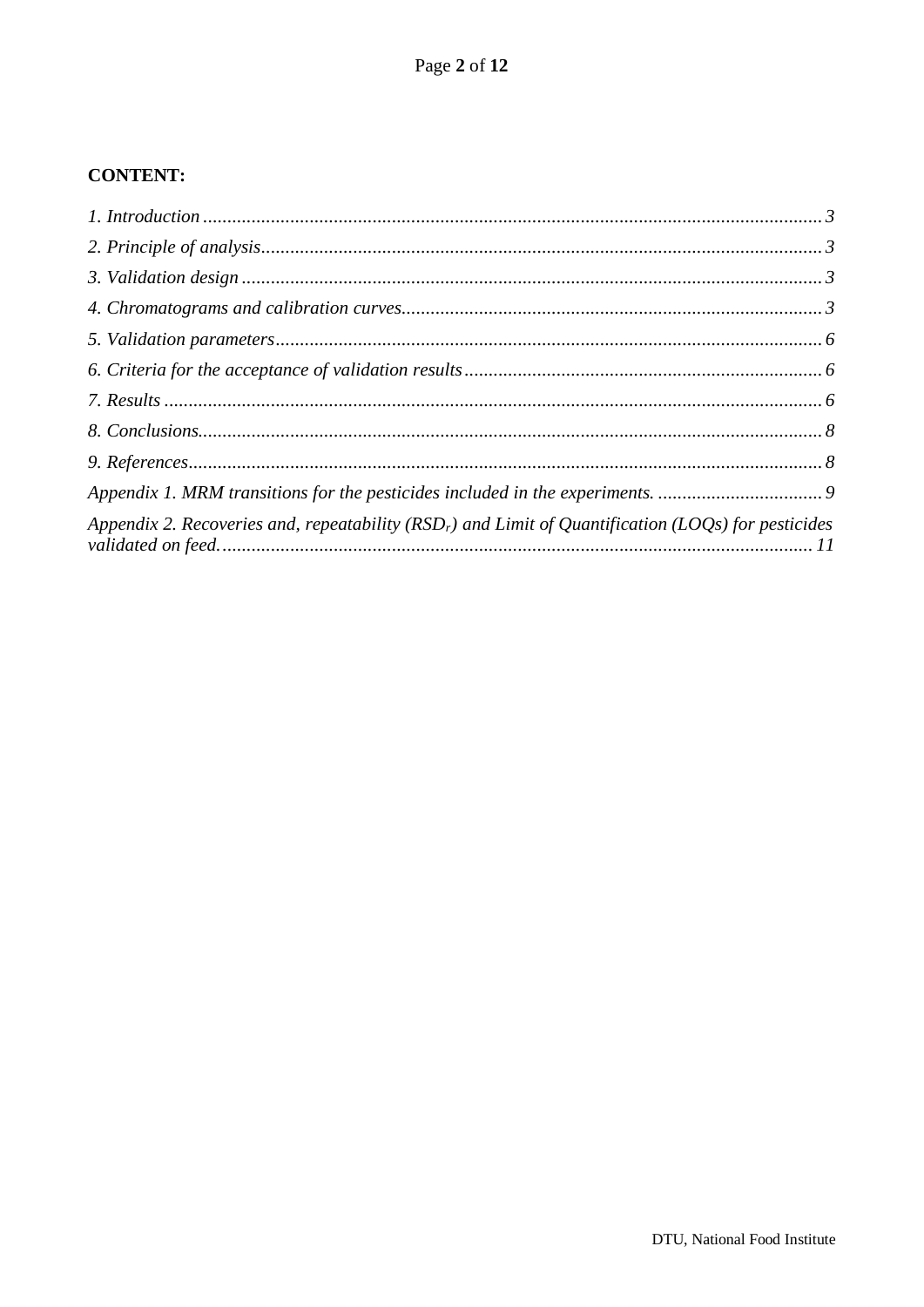# <span id="page-2-0"></span>**1. Introduction**

This report describes the validation of the QuEChERS method combined with GC-MS/MS on feed for laying hens, which were cereals based. The QuEChERS method has an extraction and clean-up step, which has been developed to be Quick, Easy, Cheap, Efficient, Rugged and Safe. The method is most commonly used on fruit, vegetables and cereals<sup>1</sup>. This validation includes only results from validation experiment on feeds.

# <span id="page-2-1"></span>**2. Principle of analysis**

**Sample preparation:** If samples are in pellets or whole grains, the samples is milled with a sieve at 1.0 mm.

**Extraction:** The sample is shaken and a salt and buffer mixture is added and the sample is shaken again.

**Clean-up:** After centrifugation the supernatant is transferred to a tube and put in -80 degree freezer. When the extract is almost thawed it is centrifuged and the supernatant is transferred to a tube with PSA and MgSO<sub>4</sub>. After shaking and an additional centrifugation step the final extract is diluted 1:1 with acetonitrile to obtain the same matrix concentration as in the calibration standards.

**Quantification and qualification:** The final extract is analysed GC/MS/MS. The pesticide residues are separated on a DB5-MS column and detected by tandem mass spectrometry (MS/MS) operating with electron energy at 70 eV, source temperature at 180°C and transfer line at 250°C. The injection volume was 4 µl. All pesticides were detected in the multiple reaction monitoring mode (MRM). For each pesticide two transitions were determined. One for quantification and one for qualification. The MRM transitions for the pesticides and degradation products are given in **Appendix 1**.

## <span id="page-2-2"></span>**3. Validation design**

The method was south validated for 68 pesticides or degradation products in feeds for laying hens. The feed material used for validation was a mixture of different feeds, that comprised different kind of cereals, different kind of vegetable fat (soya, rape oil) and minerals. The validation was performed on 5-6 replicates at each of the two spiking levels; 0.01and 0.1 mg/kg. A sample of the feed commodity without spiked pesticides was included.

The methods has later been used to analyse EUPT test material, EUPT-CF7.

## <span id="page-2-3"></span>**4. Chromatograms and calibration curves**

The calibration curve is determined by the analysis of each of the analysts at least 4 calibration levels, i.e. 0.003, 0.01, 0.033 and 0.1 µg/ml. The calibration curves were best fitted to a linear curves. The quantification was performed from the mean of two bracketing calibration curves. The majority of the correlation coefficients (R) were higher or equal to 0.99. Examples of chromatograms obtained when analysing the extracts by GC/MS/MS and LC/MS/MS are presented in **Figure 1** . Examples of calibration curves are presented in **Figure 2**.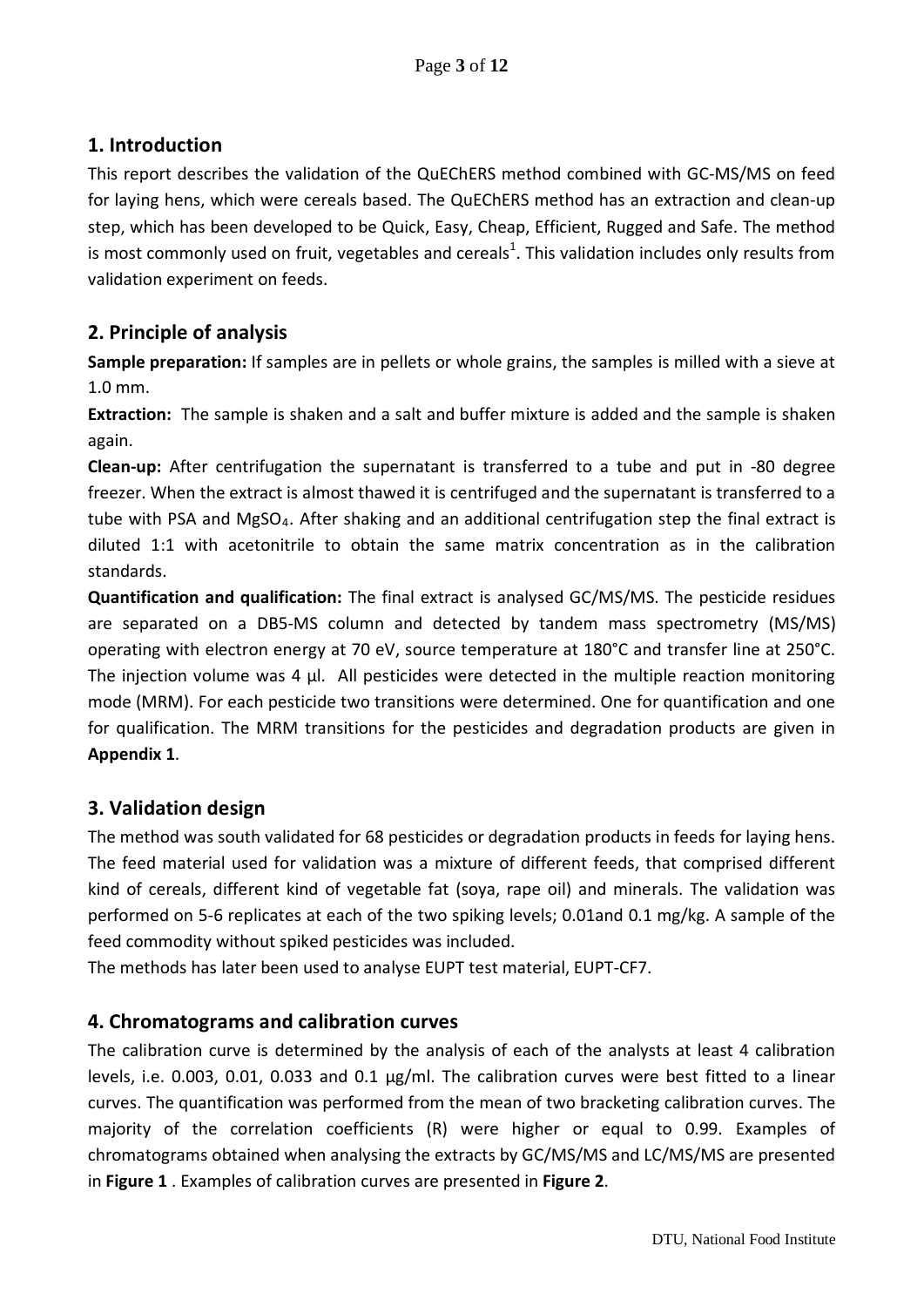



**Figure 1:** Examples of chromatograms for pirimiphos-methyl and fluquinconazole obtained when analysing extract spiked with 0.01 mg/kg (two MRM transitions are shown for each pesticide).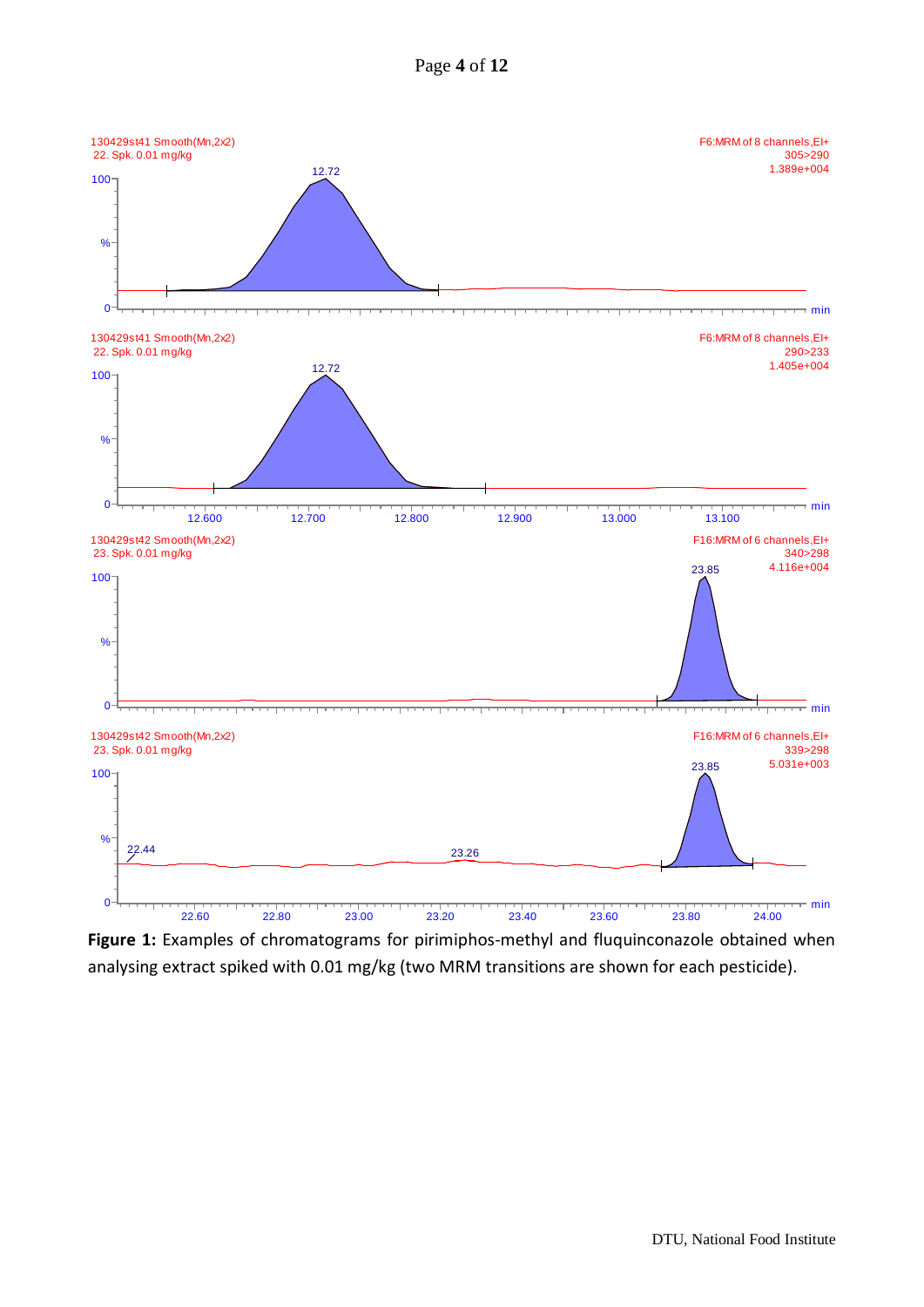Compound name: Pirimiphos-methyl Correlation coefficient:  $r = 0.999054$ ,  $r^2 = 0.998110$ Calibration curve: 413362 \* x + 19.89 Response type: External Std, Area Curve type: Linear, Origin: Exclude, Weighting: 1/x, Axis trans: None



**Figure 2.** Examples of calibration curves and residual for pirimiphos-methyl and fluquinconazole. Concentrations from 0.003-0.333 µg/ml.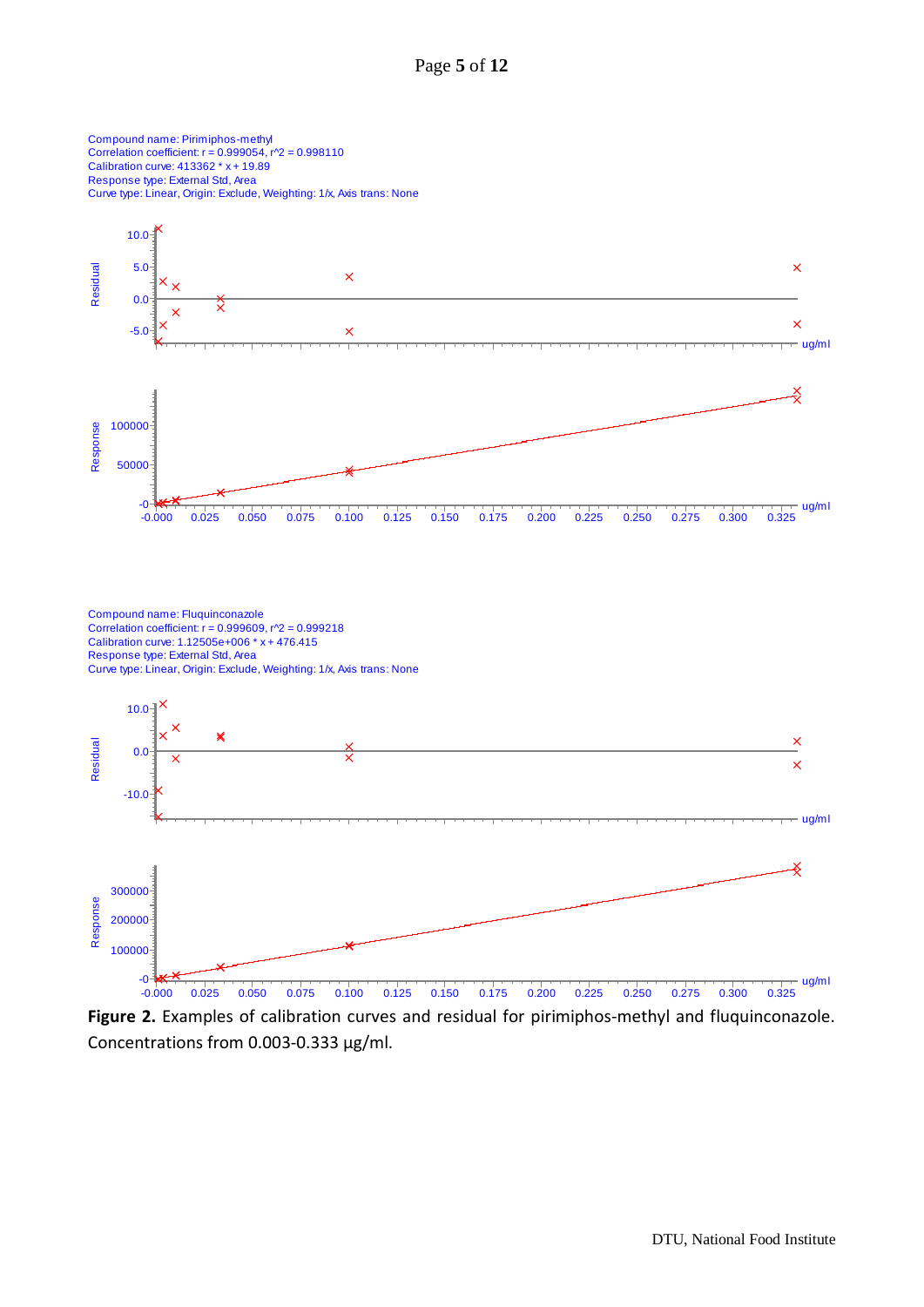### <span id="page-5-0"></span>**5. Validation parameters**

# **Precision – repeatability and internal reproducibility**

Repeatability was calculated for all pesticides and degradation products on all two spiking levels. Repeatability is given as the relative standard deviation on the result from four or more analysis at the same sample, done by the same technician, on the same instrument and within a short period of time. The internal Reproducibility is not calculated as feed was only analyzed once.

**Appendix 2** shows the relative repeatability for the validated pesticides and degradation products.

#### **Accuracy – Recovery**

The accuracy was determined by recovery, samples were spiked at two concentration levels. In appendix 2 and 3 recovery, repeatability and limit of quantification (LOQ) are given for the validated pesticides, isomers and degradation products for all two spiking levels (0.01 mg/kg and 0.1 mg/kg). Recoveries is listed in **Appendix 2**.

#### **Robustness**

The method is not tested for robustness

#### **Limit of quantification, LOQ**

Quantification limits (LOQ) are calculated from the results at the lowest accepted spike level, as 6 times the standard deviation (absolute recovery). The quantification limits are given in **Appendix 2**.

### <span id="page-5-1"></span>**6. Criteria for the acceptance of validation results**

For the pesticides to be accepted as validated the following criteria for precision and trueness must to be fulfilled:

1. The relative standard deviation of the repeatability should be  $\leq 20\%^2$ .

2. The average relative recovery must be between 70 and  $120\%^2$ .

If the above mentioned criteria have been meet, the detection limits have been calculated.

### <span id="page-5-2"></span>**7. Results**

Spike experiments:

The 55 pesticides were validated with the recovery was in the range of 70-120% at both concentration levels. However, for cyproconazole, penconazole and trifloxystrobin the recoveries were slightly over 120% at the highest spike level but fine at the lowest spike level. Likewise the recovery for trifluralin was below 70% at the highest spike level but fin at the lowest spike level. The relative repeatability (RSD<sub>r</sub>) varying between 1-24 % and the LOQs were in the range of 0.01-0.08 mg/kg. Dimethoate, fenvalerate, lambda-cyhalothrin and permethrin were not validated on the lowest spike level. The results for the pesticides which were validated are listed in **Appendix 2**.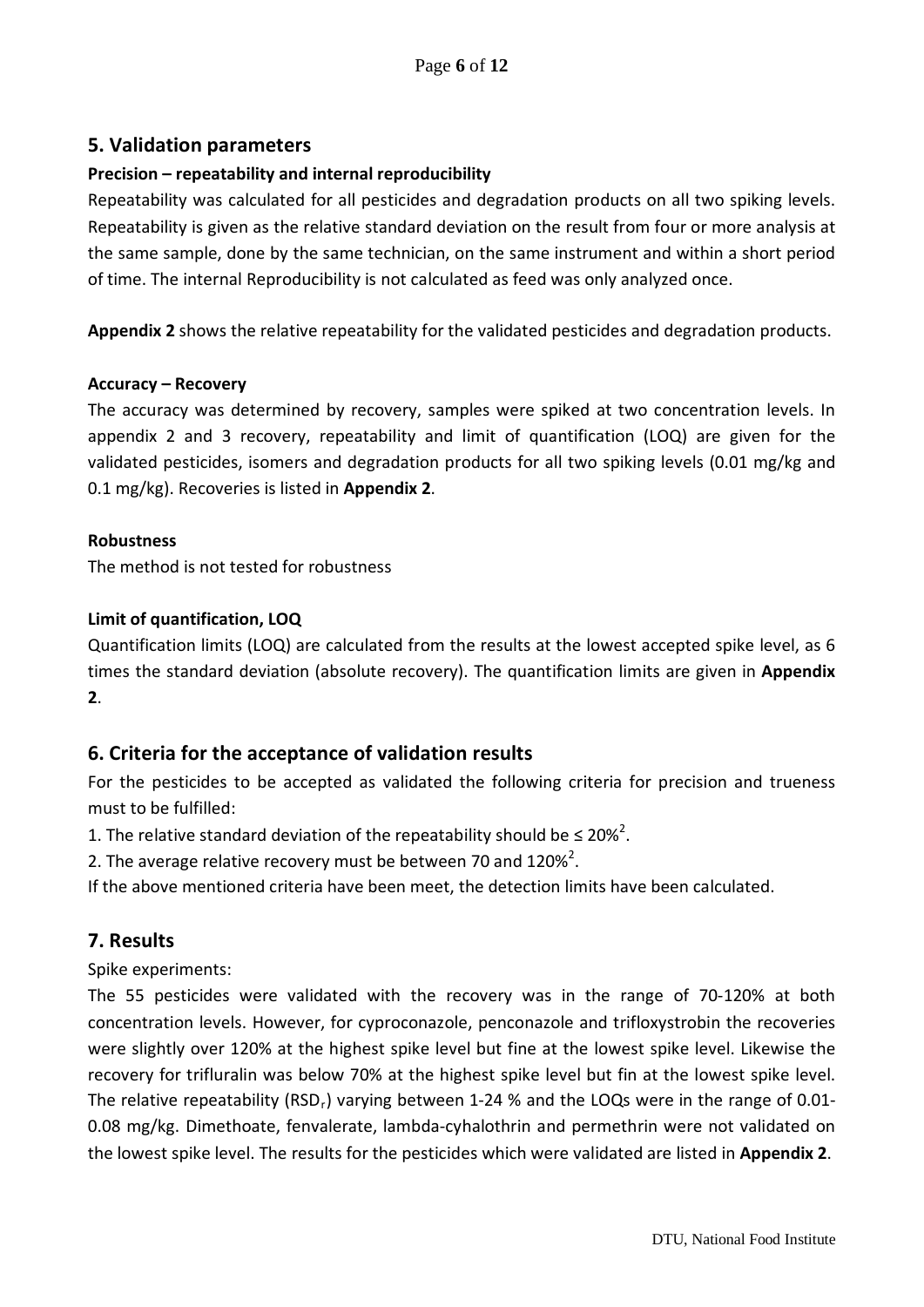Thirteen pesticides were not validated, due to different problems, e.g. elution in partly outside the chromatographic window and many of them had recoveries around 125% and consequently above the criteria. The pesticides were: 2-Phenylphenol, captan, carbofuran, carboxin, chlorothalonil, dichlorvos, epoxiconazole, fenbuconazole, fenpropidin, fenpropimorph, metconazole, tebuconazole and thiamethoxam. A re-validation of these compound will probably result in a validation on both spiking levels.

#### **EUPT-CF7 test material:**

The method was used to analyse the EUPT-CF7 test material with good result. z-scores were calculated based on the Assigned values, and were between -0.7 and 0.6, see **Table 1**.

|                            | Assigned values, |       |         |
|----------------------------|------------------|-------|---------|
| <b>Pesticide</b>           | Mean, mg/kg      | mg/kg | z-score |
| Azoxystrobin               | 0.106            | 0.115 | $-0.3$  |
| <b>Boscalid</b>            | 0.132            | 0.149 | $-0.5$  |
| <b>Chlorpyrifos-methyl</b> | 0.244            | 0.252 | $-0.1$  |
| Cypermethrin               | 0.236            | 0.282 | $-0.6$  |
| Endosulfan-alpha           | 0.232            | 0.220 | 0.2     |
| <b>Endosulfan-sulfate</b>  | 0.312            | 0.307 | 0.1     |
| Epoxiconazole *)           | 0.129            | 0.121 | 0.3     |
| Fenpropidin *)             | 0.101            | 0.171 | $-1.6$  |
| Fenpropimorph*)            | 0.352            | 0.333 | 0.2     |
| Fluquinconazole            | 0.099            | 0.107 | $-0.3$  |
| <b>Flutriafol</b>          | 0.317            | 0.308 | 0.1     |
| Iprodione                  | 0.322            | 0.325 | 0.0     |
| Kresoxim- methyl           | 0.070            | 0.060 | 0.6     |
| Lindane                    | 0.286            | 0.279 | 0.1     |
| <b>Malathion</b>           | 0.259            | 0.316 | $-0.7$  |
| Propiconazole              | 0.213            | 0.217 | $-0.1$  |
| Tebuconazole *)            | 0.070            | 0.076 | $-0.3$  |
| Triadimenol *)             | 0.236            | 0.230 | 0.1     |
| Trifloxystrobin            | 0.053            | 0.057 | $-0.3$  |

Table 1. Results from analysis of EUPT-CF7 test material, the assigned values and calculated zscores.

Four of the non-validated pesticides were also present in the test material. Also these four pesticides, showed good results with z-scores between -1.6 and 0.3. This indicate that a revalidation of these compound will be possible.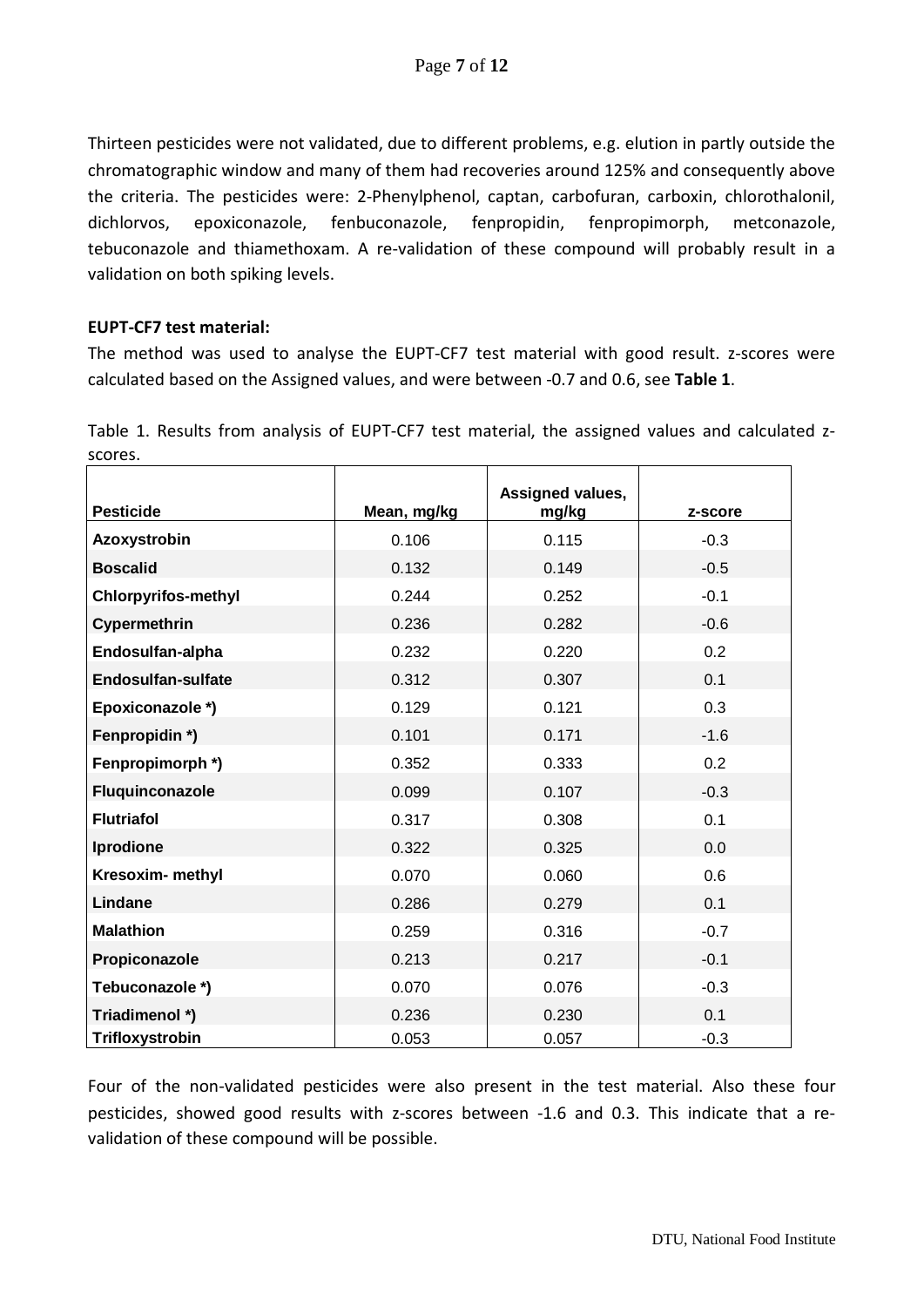### <span id="page-7-0"></span>**8. Conclusions**

In conclusion 55 pesticides and degradation products were validated on feed for laying hens for QuEChERS method and GC-MS/MS detection.

#### <span id="page-7-1"></span>**9. References**

**1** [EN 15662:2008.](javascript:__doPostBack() Foods of plant origin - Determination of pesticide residues using GC-MS and/or LC-MS/MS following acetonitrile extraction/partitioning and clean-up by dispersive SPE - QuEChERS-method

**2** Method Validation and Quality Control Procedures for Pesticide Residue Analysis in Food and Feed, Document No SANCO/10684/2010, 01/01/2010, European Commission, Brussels, 2010.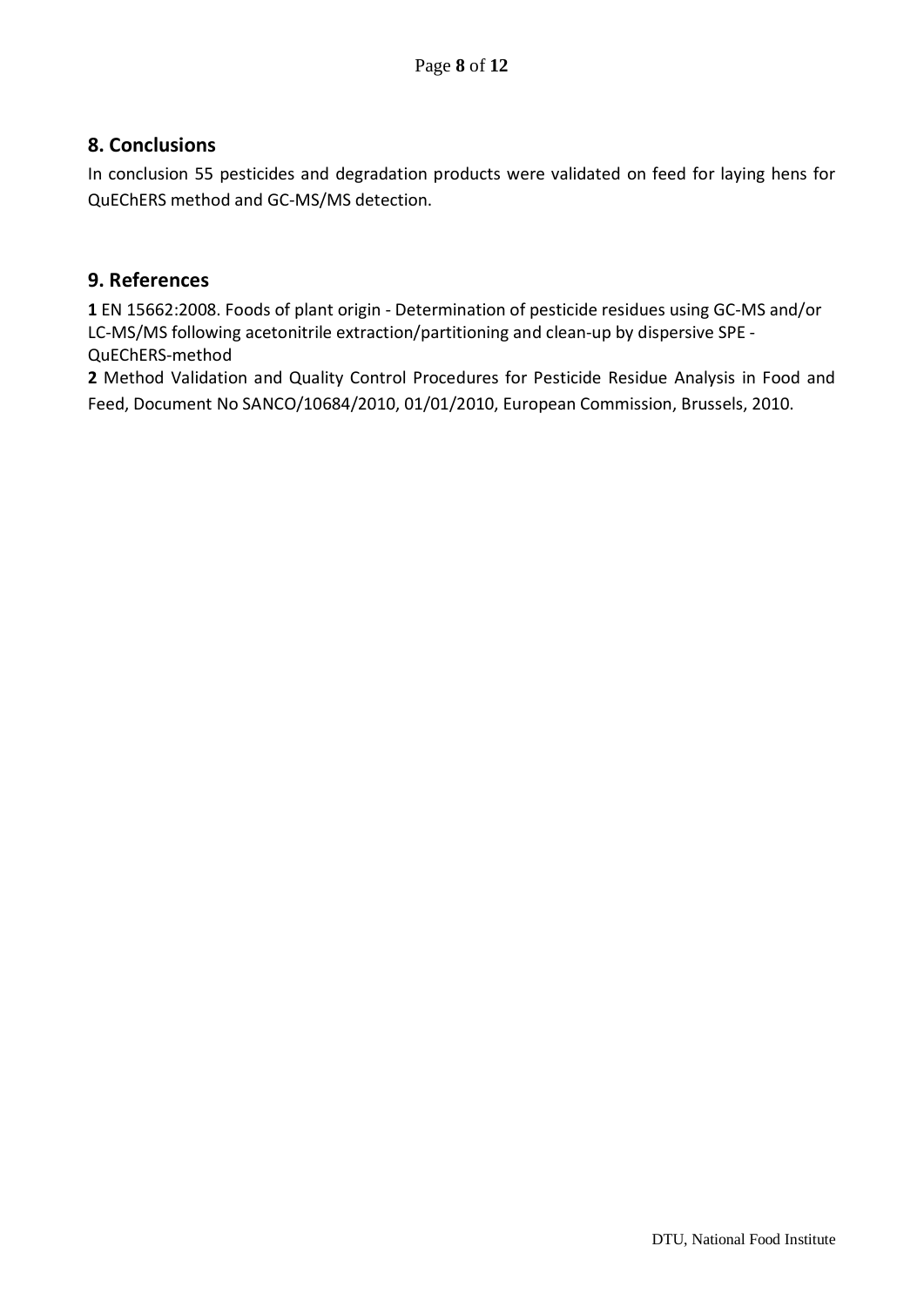<span id="page-8-0"></span>

| Appendix 1. MRM transitions for the pesticides included in the experiments. |  |  |  |  |  |  |
|-----------------------------------------------------------------------------|--|--|--|--|--|--|
|-----------------------------------------------------------------------------|--|--|--|--|--|--|

|                      | <b>Retention</b><br>time | <b>Transition 1</b> | <b>Collision</b><br>energy 1 | <b>Transition 2</b> | <b>Collision</b><br>energy 2 |
|----------------------|--------------------------|---------------------|------------------------------|---------------------|------------------------------|
| 2-phenylphenol       | 8.45                     | 141 > 115           | 15                           | 171 > 142           | 20                           |
| Azinphos-methyl      | 21.38                    | 160 > 77            | 15                           | 132>77              | 10                           |
| Azoxystrobin         | 28.88                    | 344>329             | 15                           | 388>345             | 15                           |
| <b>Bifenthrin</b>    | 20.22                    | 181>166             | 10                           | 165>115             | 20                           |
| <b>Boscalid</b>      | 25.21                    | 342>140             | 15                           | 167>139             | 20                           |
| Captan               |                          | 149>70              | 12                           | 149>105             | $\overline{2}$               |
| Carbofuran           | 7.13                     | 149>121             | 5                            | 164>149             | 10                           |
| Carboxin             | 16.29                    | 235>143             | 5                            | 143>87              | 5                            |
| Chlorfenvinphos      |                          | 323>267             | 15                           | 295>267             | 5                            |
| Chlorothalonil       | 11.24                    | 266>133             | 18                           | 266>231             | 10                           |
| Chlorpropham         | 9.41                     | 213>127             | 15                           | 213>171             | 5                            |
| Chlorpyrifos         | 13.25                    | 197>169             | 10                           | 314>258             | 12                           |
| Chlorpyriphos-methyl | 12.02                    | 286>93              | 20                           | 125>79              | 5                            |
| Cyfluthrin           | 24.52-24.87              | 226>206             | 10                           | 163>91              | 10                           |
| Cypermethrin         | 25.09-25.45              | 181 > 152           | 20                           | 163>127             | 10                           |
| Cyproconazole        | 16.73                    | 222>125             | 15                           | 139>111             | 15                           |
| Cyprodinil           | 14.01                    | 226>225             | 15                           | 223>208             | 15                           |
| Deltamethrin         | 27.8-28.18               | 253>174             | 10                           | 181>152             | 10                           |
| Diazinon             | 10.84                    | 304>179             | 10                           | 276>179             | 10                           |
| Dichlorvos           | 10.25                    | 109>79              | 5                            | 187>93              | 10                           |
| Dicloran             | 6.78                     | 206>124             | 22                           | 206>176             | 10                           |
| Difenoconazole       | 27.63-27.77              | 323>265             | 15                           | 325>267             | 15                           |
| Dimethoate           | 10.25                    | 229>87              | $\overline{7}$               | 125>79              | 6                            |
| Endosulfan alfa      | 18.37                    | 195>159             | 5                            | 339>159             | 20                           |
| Endosulfan beta      | 15.24                    | 195>159             | 5                            | 339>159             | 20                           |
| Endosulfan sulfate   | 17.04                    | 272>235             | 20                           | 387>289             | 10                           |
| Epoxiconazole        | 19.54                    | 192>138             | 10                           | 206>165             | 5                            |
| Ethion               | 17.41                    | 384>231             | 5                            | 231>203             | 15                           |
| Fenbuconazole        | 24.52                    | 198>129             | 10                           | 129>102             | 15                           |
| Fenitrothion         | 12.72                    | 277>260             | 5                            | 277>109             | 15                           |
| Fenpropidin          | 12.72                    | 98>70               | 10                           | 99>71               | 10                           |
| Fenpropimorph        |                          | 303 > 128           | 5                            | 117 > 115           | 10                           |
| Fenvalerate          | 26.78-27.18              | 167>125             | 10                           | 125>99              | 10                           |
| Fipronil             | 14.52                    | 367>213             | 20                           | 367>255             | 15                           |
| Fluquinconazole      | 23.85                    | 340>298             | 15                           | 339>298             | 15                           |
| Flutriafol           | 15.52                    | 219>123             | 15                           | 123>95              | 10                           |
| HCH, alpha           | 9.98                     | 217>181             | 10                           | 219>183             | 10                           |
| HCH, beta            | 10.56                    | 217>181             | 10                           | 219>183             | 10                           |
| Hexaconazole         | 15.7                     | 231>175             | 10                           | 214>172             | 15                           |
| Iprodione            | 19.86                    | 314 > 245           | 10                           | 216>187             | 5                            |
| Isoprothiolane       | 15.86                    | 290>118             | 10                           | 290>204             | $\overline{2}$               |
| Kresoxim-methyl      | 16.5                     | 206>116             | $\overline{4}$               | 206>131             | 10                           |
| Lambda-cyhalothrin   | 27.72-22.08              | 197>141             | 10                           | 208>181             | 10                           |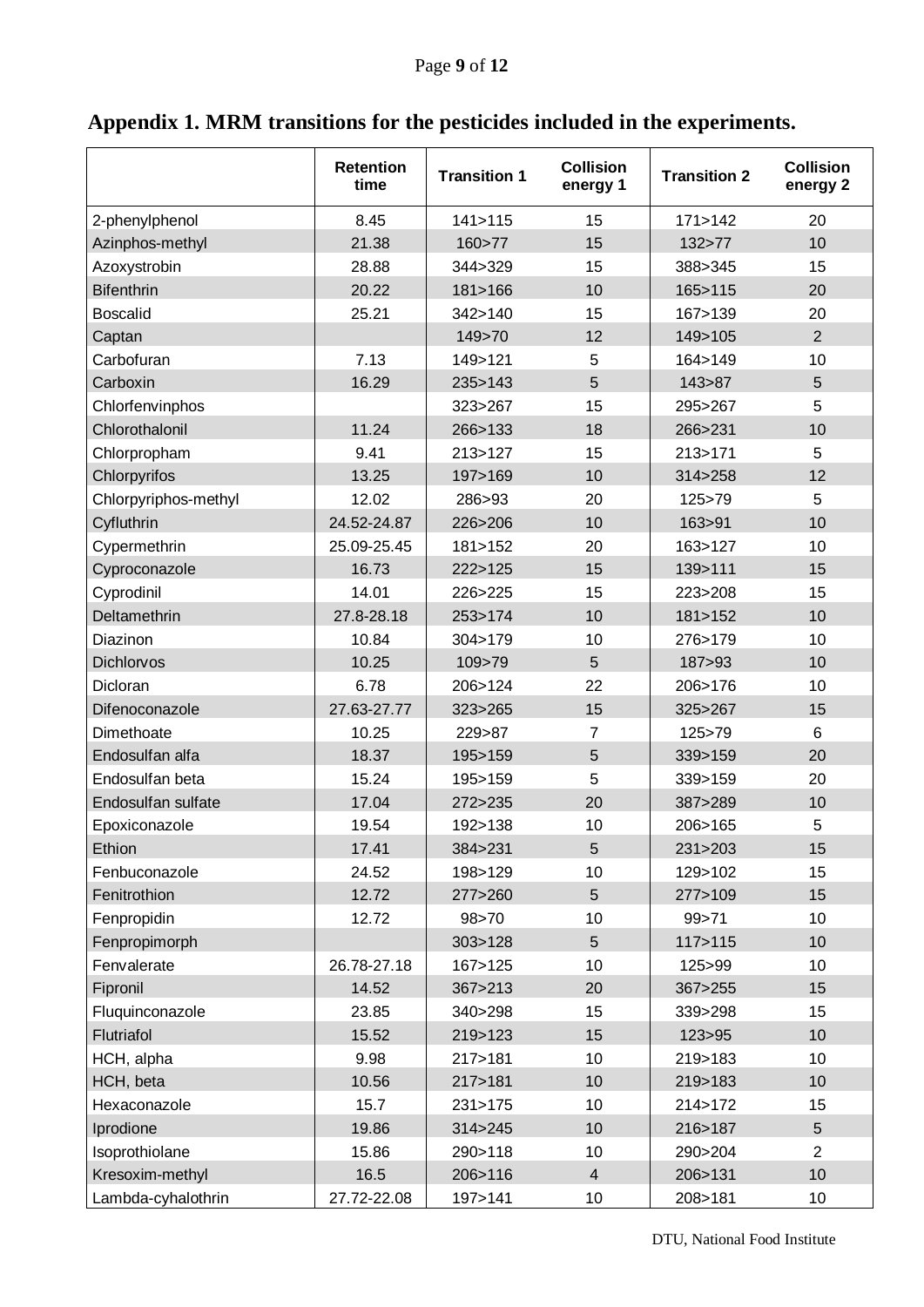|                   | <b>Retention</b><br>time | <b>Transition 1</b> | <b>Collision</b><br>energy 1 | <b>Transition 2</b> | <b>Collision</b><br>energy 2 |
|-------------------|--------------------------|---------------------|------------------------------|---------------------|------------------------------|
| Lindane           | 10.59                    | 217>181             | 10                           | 219>183             | 10                           |
| Malathion         | 12.96                    | 173>99              | 10                           | 173>127             | 5                            |
| Metconazole       | 20.67                    | 125>89              | 10                           | 127>89              | 10                           |
| Metribuzin        | 11.9                     | 198>82              | 15                           | 214 > 198           | 5                            |
| Parathion         | 13.29                    | 291>109             | 10                           | 291>81              | 20                           |
| Penconazole       | 14.21                    | 248>157             | 20                           | 159>123             | 15                           |
| Pendimethalin     | 14.15                    | 281>252             | 5                            | 252>162             | 5                            |
| Permethrin        | 23.40-23.65              | 183>168             | 15                           | 183>153             | 10                           |
| Phosphamidone     | 11.79                    | 264>127             | 10                           | 127>109             | 10                           |
| Pirimicarb        | 11.48                    | 238>166             | 10                           | 166>96              | 15                           |
| Pirimiphos-methyl | 12.72                    | 305>290             | 10                           | 290>233             | 10                           |
| Prochloraz        | 23.96                    | 180>138             | 10                           | 310>268             | 5                            |
| Procymidone       | 14.7                     | 283>96              | 6                            | 283>254             | 10                           |
| Propiconazole     | 18.39-18.58              | 173>145             | 10                           | 259>173             | 15                           |
| Pyrimethanil      | 10.87                    | 199>198             | 5                            | 198>183             | 10                           |
| Quinoxyfen        | 18.29                    | 237>208             | 20                           | 272>237             | 15                           |
| Tebuconazole      | 18.92                    | 250>125             | 15                           | 125>89              | 10                           |
| Thiametoxam       | 13.86                    | 212>139             | 10                           | 247>182             | 10                           |
| Triadimefon       | 13.35                    | 208>181             | $\overline{5}$               | 181>111             | 10                           |
| Triadimenol       | 14.56-14.77              | 168>70              | 5                            | 128>100             | 10                           |
| Triazophos        | 17.93                    | 257>162             | 5                            | 285>162             | 5                            |
| Trifloxystrobin   | 18.58                    | 222>190             | 5                            | 186>145             | 10                           |
| Trifluralin       | 9.52                     | 264>206             | 5                            | 290>248             | 10                           |
| Triticonazole     | 21.23                    | 235>182             | 15                           | 217>167             | 15                           |
| Vinclozolin       | 11.99                    | 285>212             | $\overline{5}$               | 198>145             | 15                           |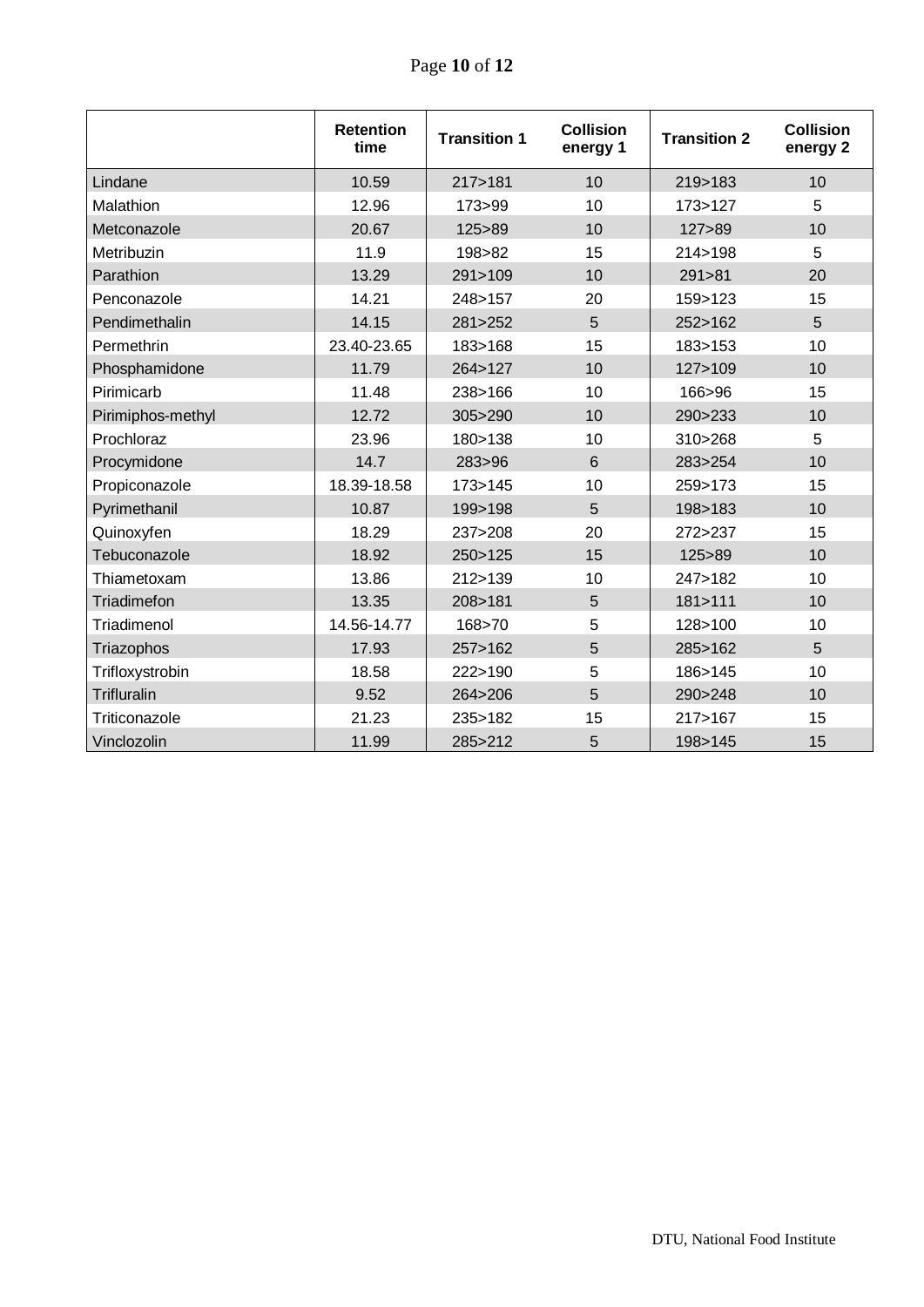# <span id="page-10-0"></span>Appendix 2. Recoveries and, repeatability  $(RSD_r)$  and Limit of Quantification **(LOQs) for pesticides validated on feed.**

| Feed                           | Detection | Spike level<br>mg/kg | Horwitz, %     | Spike level<br>mg/kg | Horwitz, %              |            |
|--------------------------------|-----------|----------------------|----------------|----------------------|-------------------------|------------|
|                                |           | 0.01                 | 32             | 0.1                  | 23                      |            |
|                                |           | Recovery,<br>%       | $RSDr$ ,<br>%  | Recovery,<br>%       | RSD <sub>r</sub> ,<br>% | <b>LOQ</b> |
| Azinphos-methyl                | GC        | 79                   | 11             | 93                   | 13                      | 0.01       |
| Azoxystrobin                   | GC        | 112                  | 14             | 106                  | 5                       | 0.01       |
| <b>Bifenthrin</b>              | GC        | 109                  | 17             | 110                  | 10                      | 0.01       |
| <b>Boscalid</b>                | GC        | 115                  | 11             | 112                  | $6\phantom{1}$          | 0.01       |
| Chlorfenvinphos                | GC        | 118                  | 9              | 90                   | 3                       | 0.01       |
| Chlorpropham                   | GC        | 107                  | 19             | 96                   | 8                       | 0.01       |
| <b>Chlorpyrifos</b>            | GC        | 89                   | 9              | 94                   | 6                       | 0.01       |
| <b>Chlorpyrifos-</b><br>methyl | GC        | 81                   | $9\,$          | 81                   | 3                       | 0.01       |
| Cyfluthrin                     | GC        | 101                  | 11             | 105                  | 6                       | 0.01       |
| Cypermethrin                   | GC        | 77                   | 17             | 106                  | 11                      | 0.01       |
| Cyproconazole                  | GC        | 119                  | 11             | 127                  | 9                       | 0.01       |
| Cyprodinil                     | GC        | 113                  | 9              | 107                  | 9                       | 0.01       |
| <b>Deltamethrin</b>            | GC        | 77                   | 15             | 85                   | 5                       | 0.01       |
| <b>Diazinon</b>                | GC        | 77                   | $\overline{7}$ | 75                   | $\overline{2}$          | 0.01       |
| <b>Dicloran</b>                | GC        | 104                  | 13             | 101                  | $\overline{7}$          | 0.01       |
| <b>Difenoconazole</b>          | GC        | 97                   | 12             | 102                  | $\overline{4}$          | 0.01       |
| <b>Dimethoate</b>              | GC        |                      |                | 108                  | 3                       | 0.05       |
| Endosulfan alfa                | GC        | 110                  | 11             | 98                   | 10                      | 0.01       |
| <b>Endosulfan beta</b>         | GC        | 120                  | 21             | 106                  | 6                       | 0.01       |
| <b>Endosulfan sulfate</b>      | GC        | 107                  | 24             | 100                  | 5                       | 0.02       |
| <b>Ethion</b>                  | GC        | 100                  | 9              | 100                  | 3                       | 0.01       |
| Fenitrothion                   | GC        | 103                  | 11             | 96                   | $\mathbf{1}$            | 0.01       |
| Fenvalerate                    | GC        |                      |                | 115                  | 11                      | 0.02       |
| <b>Fipronil</b>                | GC        | 118                  | 13             | 120                  | 6                       | 0.01       |
| Fluquinconazole                | GC        | 106                  | 13             | 111                  | 6                       | 0.01       |
| <b>Flutriafol</b>              | GC        | 106                  | 15             | 119                  | $6\phantom{a}$          | 0.01       |
| HCH, alpha                     | GC        | 74                   | 18             | 72                   | $\overline{2}$          | 0.01       |
| HCH, beta                      | GC        | 91                   | 11             | 98                   | 8                       | 0.01       |
| Hexaconazole                   | GC        | 98                   | 17             | 118                  | 11                      | 0.01       |
| Iprodione                      | GC        | 94                   | 10             | 101                  | 3                       | 0.01       |
| Isoprothiolane                 | GC        | 107                  | 13             | 113                  | 5                       | 0.01       |
| Kresoxim-methyl<br>Lambda-     | GC        | 120                  | 16             | 118                  | 5                       | 0.01       |
| cyhalothrin                    | GC        |                      |                | 119                  | 8                       | 0.06       |
| Lindane                        | GC        | 95                   | 16             | 87                   | $6\phantom{.}$          | 0.01       |
| <b>Malathion</b>               | GC        | 104                  | 15             | 105                  | 8                       | 0.01       |
| <b>Metribuzin</b>              | GC        | 97                   | 16             | 99                   | $6\phantom{.}$          | 0.01       |
| <b>Parathion</b>               | GC        | 103                  | 11             | 98                   | $\overline{2}$          | 0.01       |

*Numbers in italic is outside 70-120% recovery*

DTU, National Food Institute